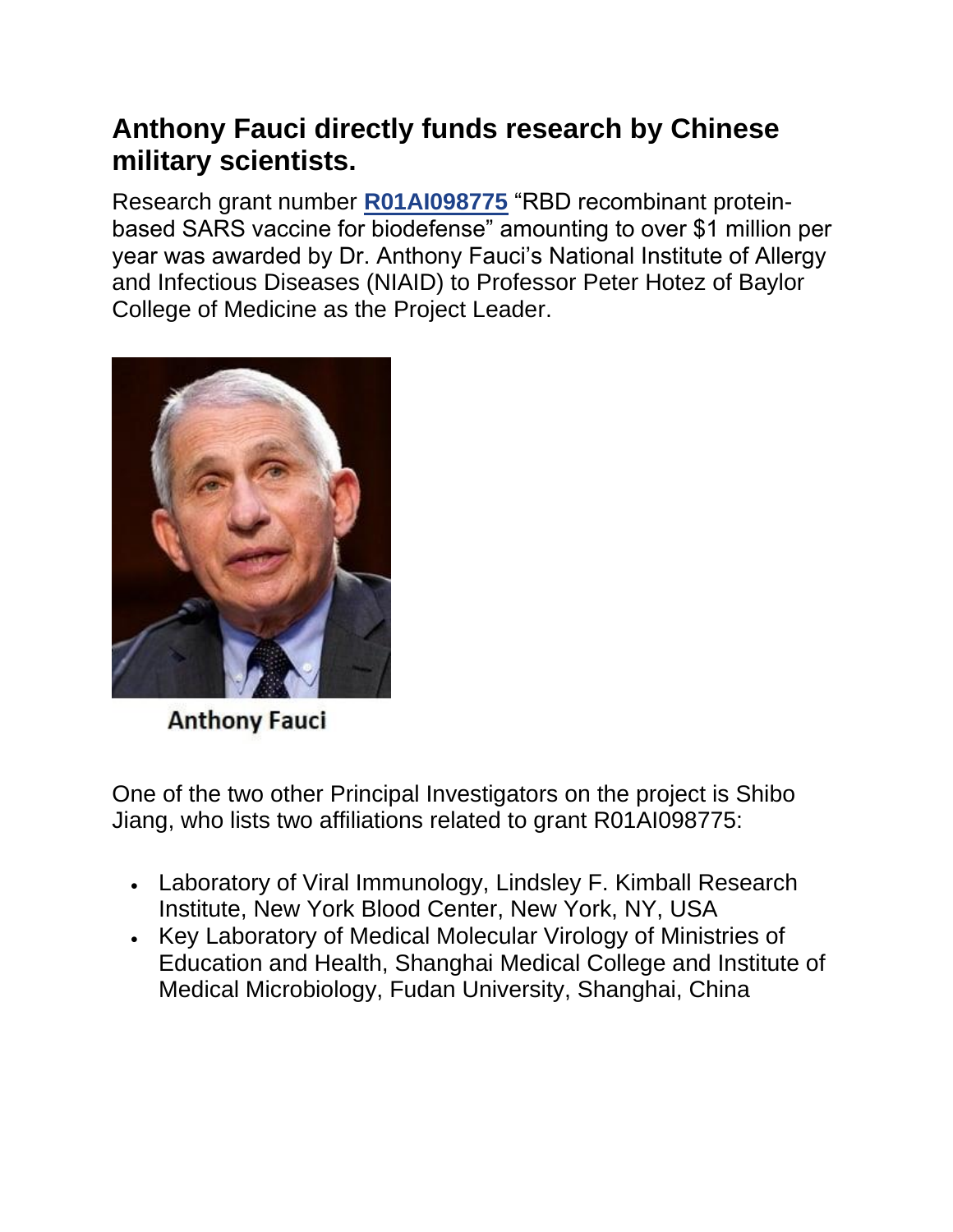

**Peter Hotez Shibo Jiang** Baylor College of Medicine Lindsley F. Kimball Research Institute and Fudan University, Shanghai

Briefly, Shibo Jiang obtained his MS and MD degrees from the People's Liberation Army's First Military Medical University and the Fourth Military Medical University, respectively.

During his over 20 years working in the United States, Shibo Jiang developed an extensive network of collaborative research with other U.S. virus research laboratories and received more than \$17 million in U.S. research grants, the vast majority coming from Fauci's NIAID.

During that entire period, Shibo Jiang actively collaborated with People's Liberation Army laboratories, while simultaneously inviting into his U.S. laboratory and training scientists linked to the Chinese military.

Yusen Zhou, from the People's Liberation Army's State Key Laboratory of Pathogen and Biosecurity in Beijing, was Shibo Jiang's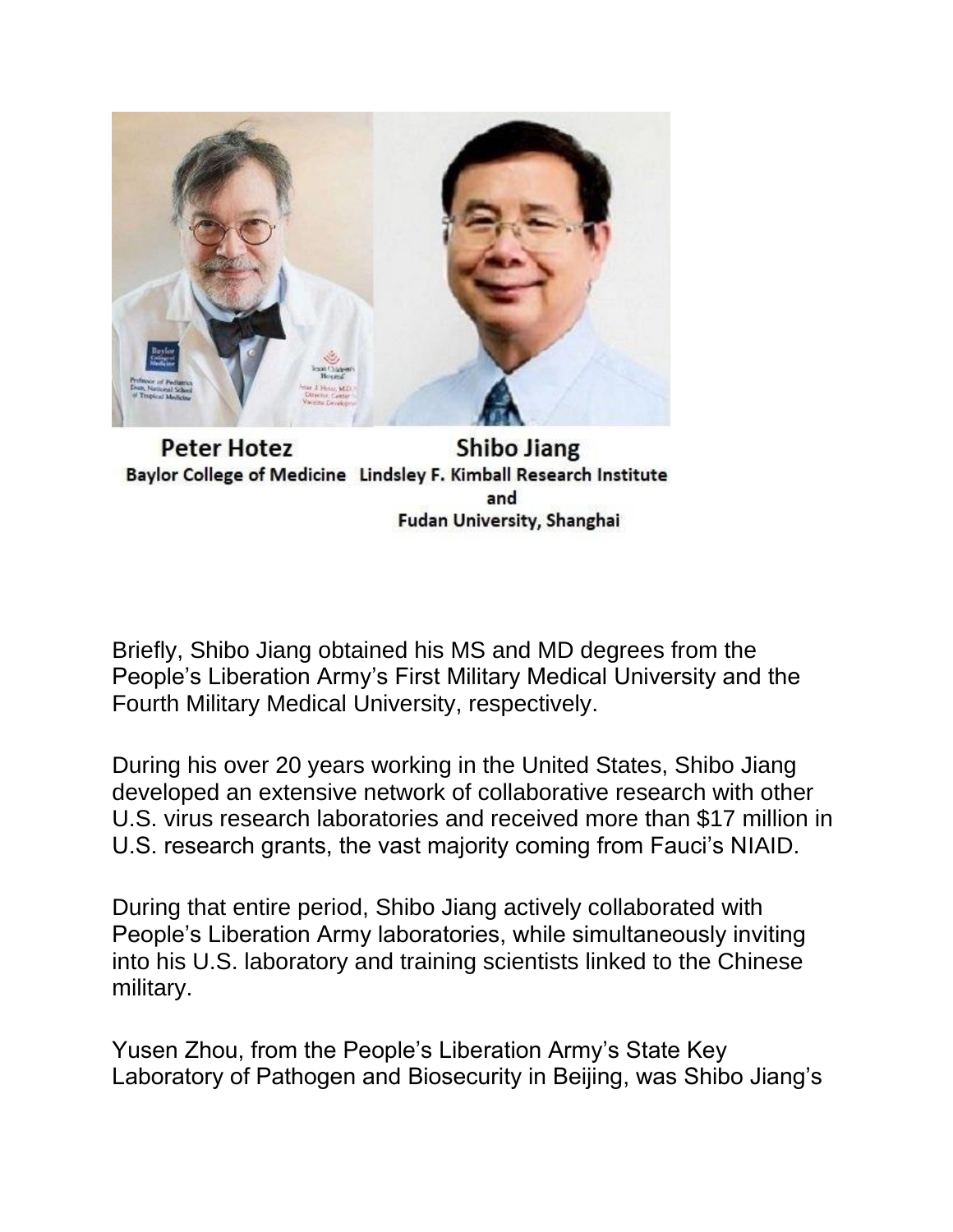long-time research collaborator and Shibo Jiang's key link to the People's Liberation Army's research on coronaviruses.



**Yusen Zhou Academy of Military Medical Sciences, Beijing** 

With Shibo Jiang as the conduit, Fauci's R01AI098775 grant funneled U.S. taxpayer money to support the research of multiple Chinese scientists with connections to the People's Liberation Army.

Two of the publications arising from grant number R01AI098775 are worth noting, both dealing with coronaviruses and, strangely, in neither of which the Project Leader Peter Hotez participated.

That is, both studies were entirely designed and conducted by Chinese scientists.

1. Wanbo Tai, Guangyu Zhao, Shihun Sun, Yan Guo, Yufei Wang, Xinrong Tao, Chien-Te K Tseng, Fang Li, Shibo Jiang, Lanying Du, Yusen Zhou. A recombinant receptor-binding domain of MERS-CoV in trimeric form protects human dipeptidyl peptidase 4 (hDPP4) transgenic mice from MERS-CoV infection. Virology. 2016 Dec; 499:375-382.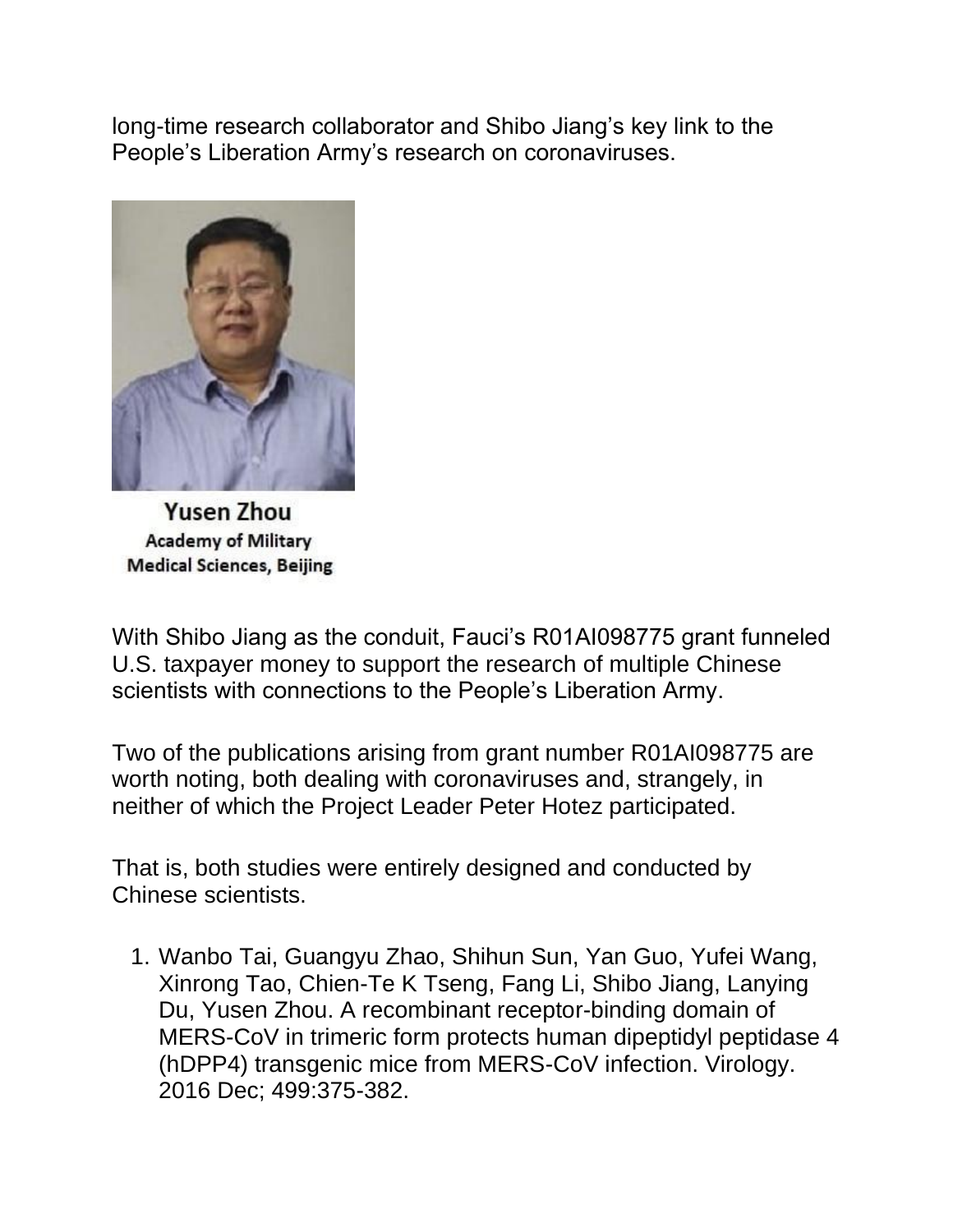2. Lei-Ping Zeng, Xing-Yi Ge, Cheng Peng, Wanbo Tai, Shibo Jiang, Lanying Du, Zheng-Li Shi. Cross-neutralization of SARS coronavirus-specific antibodies against bat SARS-like coronaviruses. Sci China Life Sci. 2017 Dec; 60(12):1399-1402.

In article #1, seven of the eleven authors (Wanbo Tai, Guangyu Zhao, Shihun Sun, Yan Guo, Yufei Wang, Lanying Du, Yusen Zhou) have connections to the Academy of Military Medical Sciences in Beijing. Lanying Du, the wife of Yusen Zhou, was recruited by and worked with Shibo Jiang at the Lindsley F. Kimball Research Institute in New York.

In article #2, Wanbo Tai hides his affiliation with the Academy of Military Medical Sciences in Beijing. The last author is Zheng-Li Shi, the "Bat Woman" from the Wuhan Institute of Virology offering a link between the authors and the origin of COVID-19.



**Wanbo Tai** Lindsley F. Kimball **Research Institute** and **Academy of Military Medical Sciences, Beijing** 

Guangyu Zhao **Academy of Military Medical Sciences, Beijing** 

**Lanying Du** Lindsley F. Kimball **Research Institute** and **Academy of Military Medical Sciences, Beijing** 

## **Billions of U.S. taxpayer dollars have been flowing from Anthony Fauci's National Institute of Allergy and**